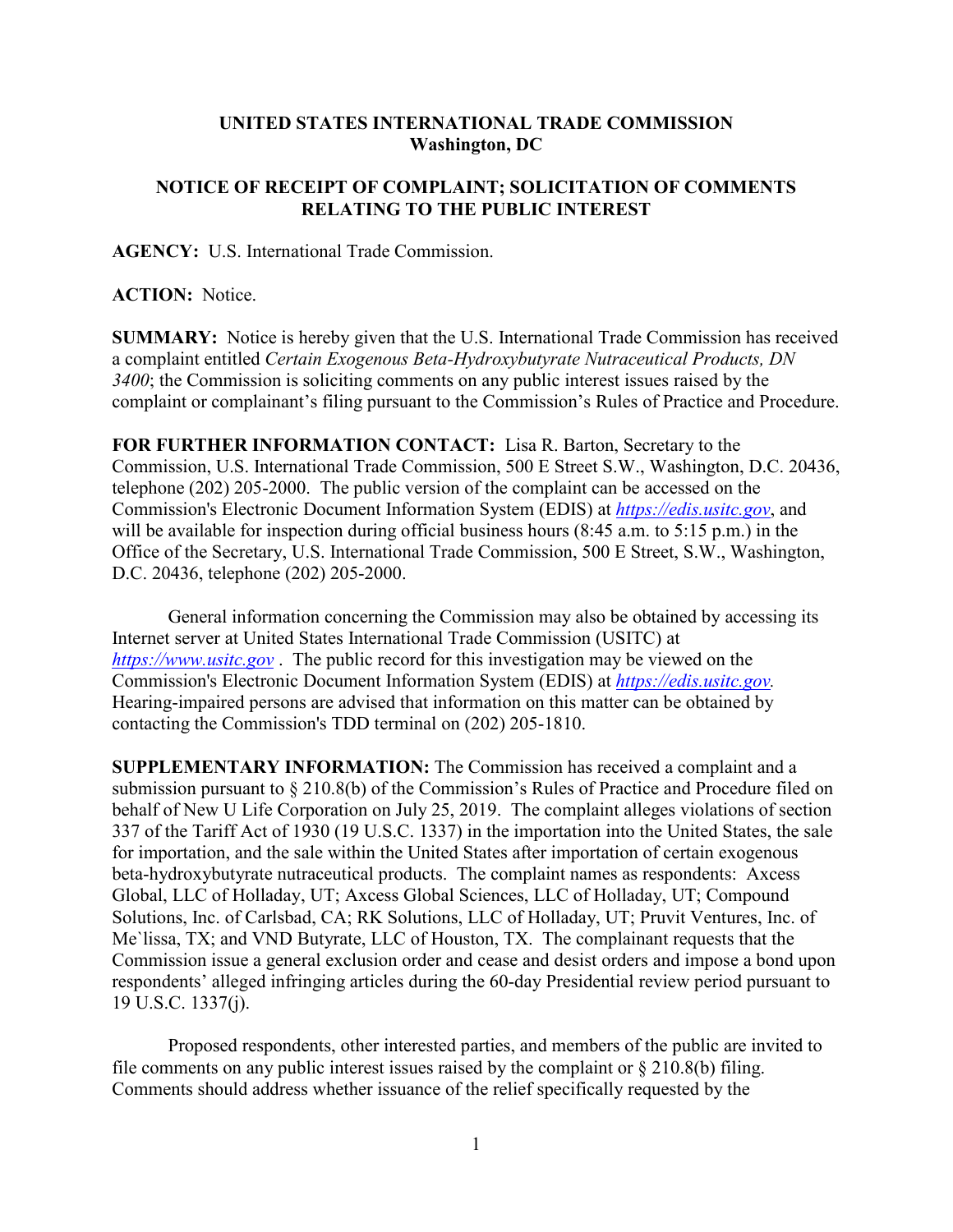complainant in this investigation would affect the public health and welfare in the United States, competitive conditions in the United States economy, the production of like or directly competitive articles in the United States, or United States consumers.

In particular, the Commission is interested in comments that:

- (i) explain how the articles potentially subject to the requested remedial orders are used in the United States;
- (ii) identify any public health, safety, or welfare concerns in the United States relating to the requested remedial orders;
- (iii) identify like or directly competitive articles that complainant, its licensees, or third parties make in the United States which could replace the subject articles if they were to be excluded;
- (iv) indicate whether complainant, complainant's licensees, and/or third party suppliers have the capacity to replace the volume of articles potentially subject to the requested exclusion order and/or a cease and desist order within a commercially reasonable time; and
- (v) explain how the requested remedial orders would impact United States consumers.

Written submissions on the public interest must be filed no later than by close of business, eight calendar days after the date of publication of this notice in the Federal Register. There will be further opportunities for comment on the public interest after the issuance of any final initial determination in this investigation. Any written submissions on other issues must also be filed by no later than the close of business, eight calendar days after publication of this notice in the Federal Register. Complainant may file replies to any written submissions no later than three calendar days after the date on which any initial submissions were due. Any submissions and replies filed in response to this Notice are limited to five (5) pages in length, inclusive of attachments.

Persons filing written submissions must file the original document electronically on or before the deadlines stated above and submit 8 true paper copies to the Office of the Secretary by noon the next day pursuant to § 210.4(f) of the Commission's Rules of Practice and Procedure (19 CFR 210.4(f)). Submissions should refer to the docket number ("Docket No. 3400") in a prominent place on the cover page and/or the first page. (*See* Handbook for Electronic Filing Procedures, **Electronic Filing Procedures**<sup>[1](#page-1-0)</sup>). Persons with questions regarding filing should contact the Secretary (202-205-2000).

 $\overline{a}$ 

<span id="page-1-0"></span><sup>1</sup> Handbook for Electronic Filing Procedures: *[https://www.usitc.gov/documents/handbook\\_on\\_filing\\_procedures.pdf](https://www.usitc.gov/documents/handbook_on_filing_procedures.pdf)*